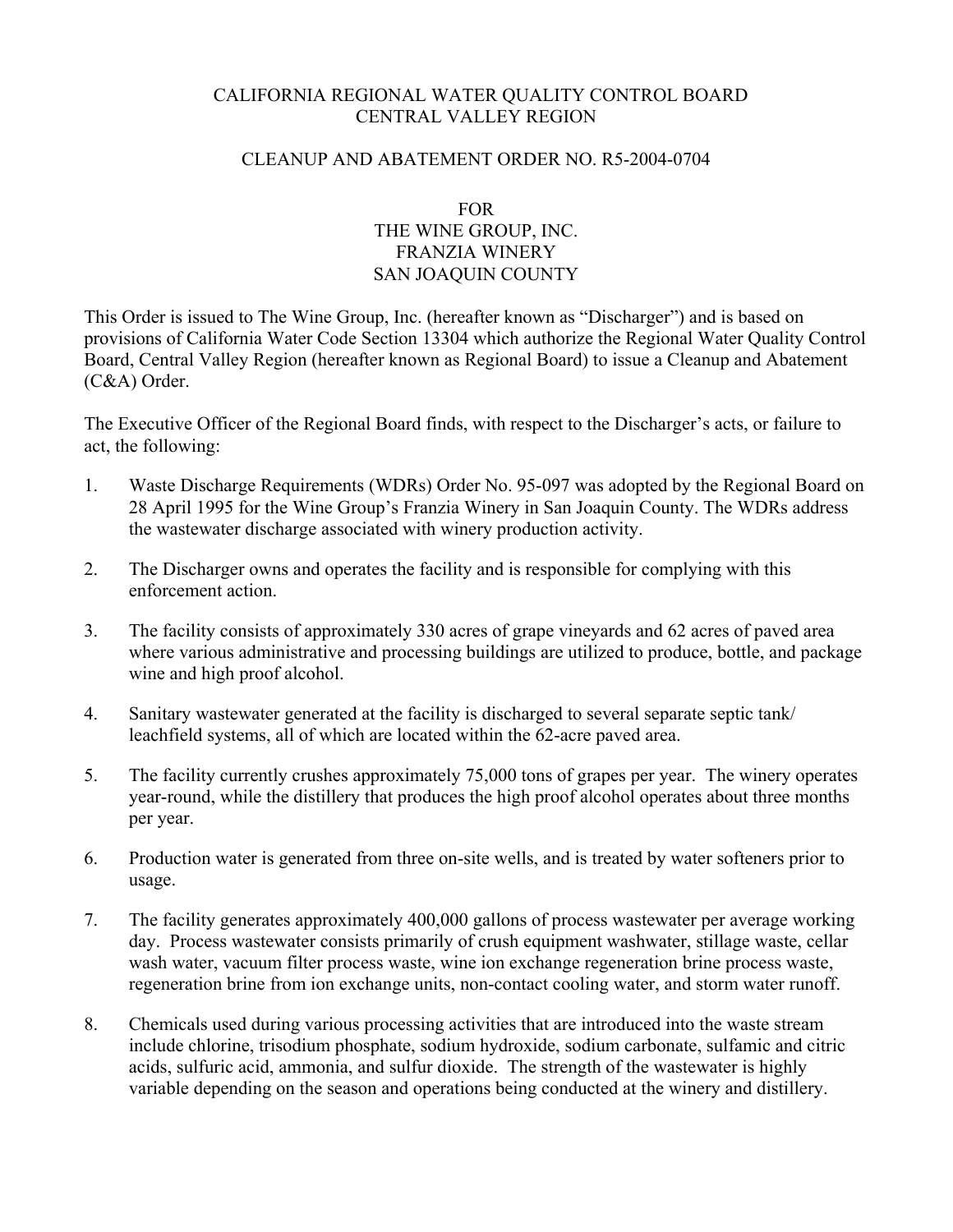- 9. All process area stormwater and facility wastewater drains to two sumps, from which it is pumped to the vineyards for land application. The waste is treated passively by the land and/or taken up by the crop.
- 10. From 1935 through 1995, process wastewater was discharged to a series of percolation/ evaporation (P/E) ponds located south of the paved portion of the facility.
- 11. In 1995, the Discharger began discharging the wastewater directly to the vineyard. At that time, the P/E ponds were filled in and planted with grapes.
- 12. In 2002, a portion of the former P/E pond area was converted into a 12.6 acre-foot emergency discharge reservoir where process wastewater and storm water can be diverted during high-flow or emergency situations.
- 13. Wastewater is currently applied in an alternating fashion to a network of 3-foot wide by 2-foot deep furrows that are plowed between the rows of vines. Between applications, the furrows are allowed to dry and are then disked and reconstructed prior to the next wastewater application.
- 14. During the irrigation season, the volume of wastewater applied to the vineyard is typically augmented with well water in order to meet the irrigation demands of the crop. The well water is applied through a drip system.

# **SOIL AND GROUNDWATER CONDITIONS**

- 15. Site topography is flat and level, and site soils are predominantly sandy loams. Soil permeabilities range from moderately-rapid to rapid, with rates of water intake ranging from 1.5 inches to 3.0 inches per hour.
- 16. Three groundwater monitoring wells (MW-1, MW-2, and MW-3) have been constructed on the site. The total depth of MW-1 and MW-2 is reportedly approximately 80 feet below ground surface (bgs), with screened intervals between 50 and 80 feet bgs. The total depth of MW-3 is approximately 56 feet bgs, with a screened interval between 35.5 and 55.5 feet bgs
- 17. The first encountered groundwater below the site ranges from approximately 40 to 45 feet bgs. Groundwater flow direction is generally to the northwest, with an average gradient ranging from 0.001 to 0.005 ft/ft. MW-1 and MW-3 are considered to be hydraulically downgradient of the process water land application area and MW-2 is considered to be the most upgradient of the wells. However, because MW-2 is within the land application area, it may not be completely representative of true background conditions.
- 18. The groundwater monitoring data collected to date indicate that concentrations of dissolved solids often associated with winery wastewater are elevated in the two downgradient monitoring wells as compared to concentrations in the upgradient monitoring well. The average electrical conductivity, total dissolved solids, fixed dissolved solids, sodium, magnesium, chloride, and sulfate concentrations in the downgradient wells range from two to fifteen times higher than in the upgradient well. The data also indicate that nitrate concentrations in one downgradient well, MW-1, are approximately eight times the upgradient concentrations and five times higher than the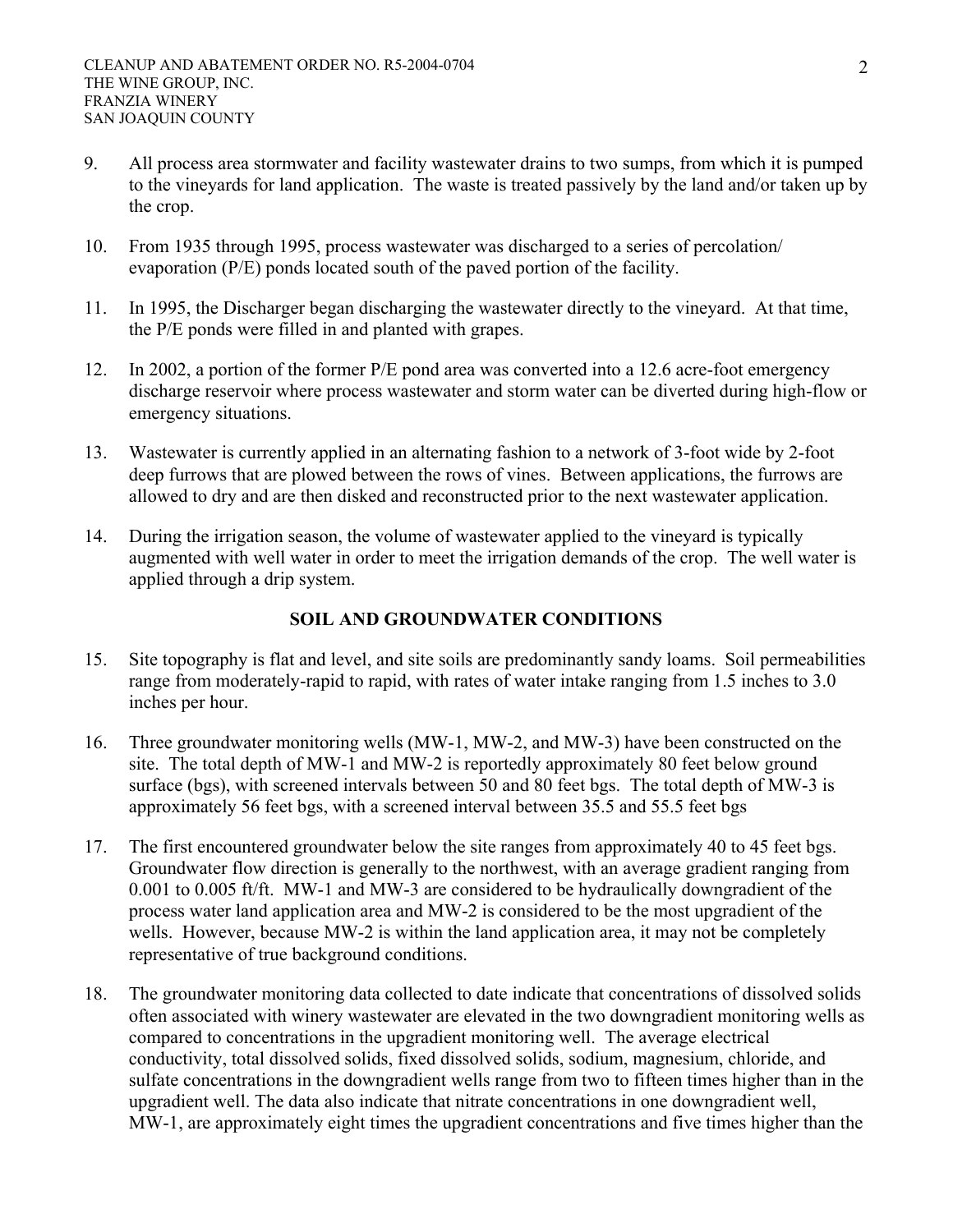California maximum contaminant level (MCL). The California MCL (i.e., drinking water standard) is equivalent to 10 mg/l of nitrate as nitrogen, while the average concentration of nitrate as nitrogen in MW-1 is approximately 50 mg/l.

#### **ENFORCEMENT HISTORY**

- 19. On 15 September 2003, Regional Board staff issued a Notice of Violation (NOV) to The Wine Group for violating the Groundwater Limitations contained in WDRs Order No. 95-097. The NOV ordered the preparation and submittal of a *Groundwater Degradation Evaluation Report* to confirm whether or not the discharge from this facility is degrading groundwater.
- 20. On 29 December 2003, the Discharger submitted a report titled *Preliminary Groundwater Evaluation Report for the Wine Group, Franzia Winery.* The report concluded that there appears to be a correlation between the area where winery process wastewater is applied and elevated levels of constituents of concern in the groundwater downgradient of that area. The report also indicated that more information and further investigation were necessary in order to fully evaluate current conditions and to plan necessary improvements. The report provided a conceptual plan for conducting additional data collection and analysis, and for the preparation of a wastewater treatment system and management improvement plan.
- 21. Regional Board staff have completed a review of this report and concur with the report conclusions and the proposed conceptual plan. The tasks and timeline for task completion contained in this Order are generally consistent with those contained in the report. A C&A Order is appropriate to ensure that the Discharger completes the studies and proposes steps to prevent further groundwater degradation.

### **REGULATORY CONSIDERATIONS**

- 22. The Regional Board's Water Quality Control Plan for the Sacramento and San Joaquin River Basins (Basin Plan) designates beneficial uses, includes water quality objectives to protect the beneficial uses, and includes implementation plans to implement the water quality objectives.
- 23. As a result of the events and activities described in this Order, the Discharger has caused or permitted waste to be discharged in such a manner that it has created, and continues to threaten to create, a condition of pollution or nuisance and potential public health threat. Water quality objectives in the Basin Plan include state drinking water standards by reference to Title 22 California Code of Regulations, Division 4, Chapter 15. As described in Findings 16 through 18, the discharges of waste have caused the groundwater to exceed or threaten to exceed state drinking water standards contained in the Basin Plan. Concentrations of waste greater than the water quality objective constitutes pollution as defined in California Water Code Section 13050.
- 24. Surface water discharges from this facility enter the Stanislaus River. The beneficial uses of the Stanislaus River from Goodwin Dam to the San Joaquin River as stated in the Basin Plan are municipal and domestic supply; agricultural supply; industrial process supply; industrial service supply; hydropower generation; water contact recreation; non-contact recreation; warm freshwater habitat; cold freshwater habitat; migration of aquatic organisms; spawning, reproduction, and/or early development; and wildlife habitat.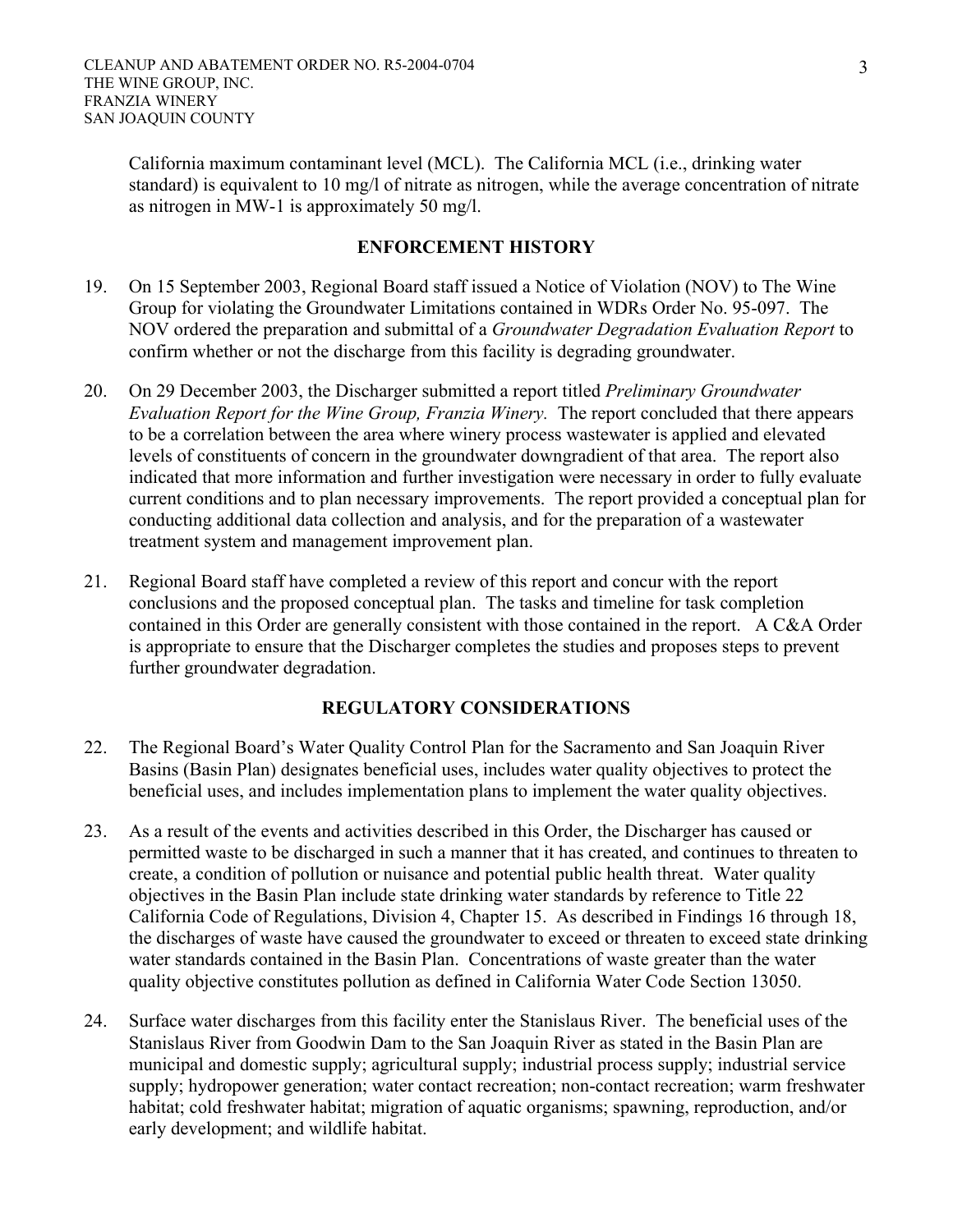- 25. The beneficial uses of the underlying groundwater as stated in the Basin Plan are municipal and domestic supply, agricultural supply, industrial service supply, and industrial process supply.
- 26. Section 13304(a) of the California Water Code provides that: "Any person who has discharged or discharges waste into waters of this state in violation of any waste discharge requirements or other order or prohibition issued by a regional board or the state board, or who has caused or permitted, causes or permits, or threatens to cause or permit any waste to be discharged or deposited where it is, or probably will be, discharged into the water of the state, and creates, or threatens to create, a condition of pollution or nuisance, shall upon order of the regional board clean up the waste or abate the effects of the waste, or, in case of threatened pollution or nuisance, take other necessary remedial action, including but not limited to, overseeing cleanup and abatement efforts. Upon failure of any person to comply with the cleanup or abatement order, the Attorney General, at the request of the board, shall petition the superior court for that county for the issuance of an injunction requiring the person to comply with the order. In the suit, the court shall have jurisdiction to grant a prohibitory or mandatory injunction, either preliminary or permanent, as the facts may warrant*."*
- 27. Section 13267(b) of the California Water Code states: " In conducting an investigation specified in subdivision (a), the regional board may require that any person who has discharged, discharges, or is suspected of having discharged or discharging, or who proposes to discharge waste within its region, or any citizen or domiciliary, or political agency or entity of this state who has discharged, discharges, or is suspected of having discharged or discharging, or who proposes to discharge, waste outside of its region that could affect the quality of waters within its region shall furnish, under penalty of perjury, technical or monitoring program reports which the regional board requires. The burden, including costs, of these reports shall bear a reasonable relationship to the need for the report and the benefits to be obtained from the reports. In requiring those reports, the regional board shall provide the person with a written explanation with regard to the need for the reports, and shall identify the evidence that supports requiring that person to provide the reports."
- 28. Technical reports are required to ensure compliance with this C&A Order and WDRs Order No. 95-097, and to ensure the protection of the public health and safety. The Discharger owns and operates the facility at which the subject waste is discharged.
- 29. The issuance of this Order is an enforcement action by a regulatory agency and is exempt from the provisions of the California Environmental Quality Act (CEQA), pursuant to Section 15321(a)(2), Title 14, California Code of Regulations.
- 30. Any person affected by this action of the Regional Board may petition the State Water Resources Control Board (State Board) to review the action in accordance with Section 2050 through 2068, Title 23, California Code of Regulations. The petition must be received by the State Board within 30 days of the date of this Order. Copies of the law and regulations applicable to filing petitions are available at http://www.swrcb.ca.gov/water\_laws/cawtrcde/wqpetition\_instr.html and will also be provided upon request.

**IT IS HEREBY ORDERED** that, pursuant to Sections 13304 and 13267 of the California Water Code, The Wine Group, Inc. shall cleanup and abate the condition of pollution or nuisance and potential threat to public health caused by discharge from the Franzia Winery facility, in accordance with the scope and schedule set forth below. Compliance with this requirement shall include, but not be limited to, the following measures:

1. The Wine Group shall comply with all aspects of WDRs Order No. 95-097 and MRP Order No. 95-097, except for the Groundwater Limitation. The Discharger shall make all practicable efforts to comply with the Groundwater Limitation during the study period described in this Order,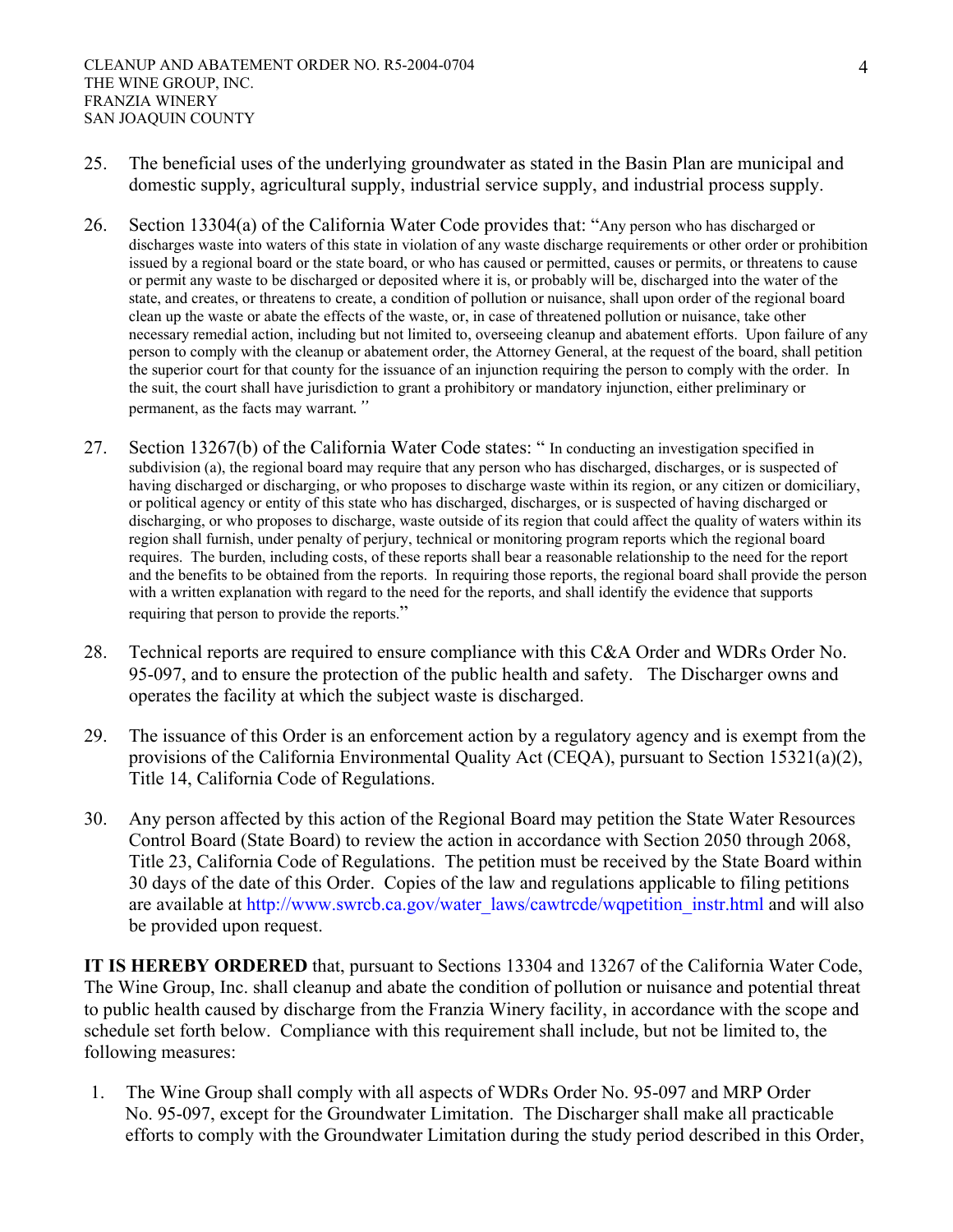and at the end of the study period, shall submit a Report of Waste Discharge proposing such improvements that it will comply with the Limitation in the future.

- 2. By **21 June 2004,** The Wine Group shall submit a *Groundwater Protection Workplan* that provides a detailed description of the studies, investigations, and plans required by Items 3 through 5 of this Order to evaluate current conditions, estimate future conditions, and identify and implement the improvements necessary in order to adequately protect groundwater. The Executive Officer must approve the plan prior to its implementation. The Workplan shall include:
	- a. A *Groundwater Characterization Workplan* that describes a plan to fully evaluate the quality of the groundwater upgradient, beneath, and downgradient of the land application area. The workplan shall also describe the wells to be sampled, sampling frequency, and constituents to be analyzed.
	- b. A *Groundwater Well Installation Workplan* shall be prepared in accordance with, and including the items listed in, Section 1 of Attachment A: *Requirements for Monitoring Well Installation Workplans and Monitoring Well Installation Reports.* The well installation workplan shall propose the installation of a sufficient number of properly located monitoring wells to monitor the groundwater upgradient, beneath, and downgradient of the land application area.
	- c. A *Wastewater Characterization Workplan* that describes a sampling program for each specific waste stream (winery process water, distillation process water, vacuum filter, wine ion exchange, cooling water, water softening, and any other discrete processes). The workplan shall detail the location at which samples will be collected, sampling frequency, and constituents to be analyzed.
	- d. A *Wastewater Treatment Evaluation Workplan* that describes an evaluation of the vineyard soils and their ability to treat the wastewater such that it will not degrade the underlying groundwater.
- 3. By **1 October 2004,** The Wine Group shall submit a *Monitoring Well Installation Report* that contains the information described in Section 2 of Attachment A.
- 4. By **1 November 2005**, The Wine Group shall submit a *Groundwater Characterization Report* that characterizes the hydrogeologic conditions and groundwater quality based on available data from all wells described in the approved Workplan.
- 5. By **1 December 2005**, The Wine Group shall submit a *Wastewater Characterization and Wastewater Treatment Evaluation Report* that will present the results of both the wastewater characterization and the treatment system evaluation based on data from the wastewater generating processes for an entire year period. . The *wastewater characterization* portion of this study should describe site-specific wastewater characteristics and assess seasonal variations of the processes that contribute to the wastewater stream, including the winery process, the distillation process, the vacuum filter process, the wine ion exchange process, the water softening process, and associated cooling water discharges. The *wastewater treatment* portion of the study should evaluate the